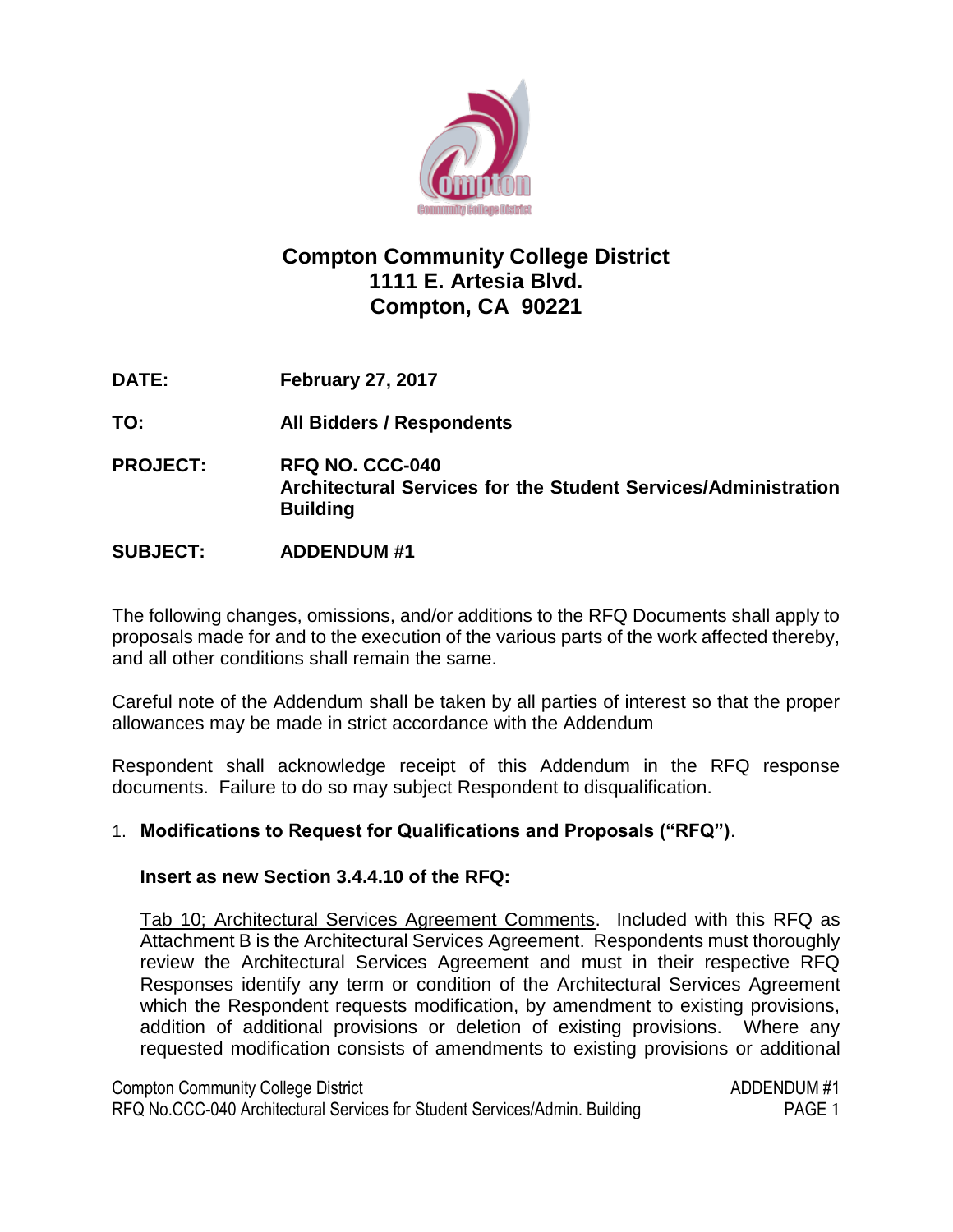provisions, the response to this RFQ must set forth the text of the requested amendment or addition. Any Respondent whose RFQ Response does not identify modifications to terms or conditions of the attached Architectural Services Agreement will be deemed to have agreed to all terms and conditions set forth therein. If awarded the Contract, such Respondent must execute the Contract in the form and content attached hereto subject only to elements of such Respondent's RFP Response accepted by the District.

### **Revise Section 4.4, Interviews, of the RFQ as follows:**

Delete "Total time of each interview will not exceed sixty (40) minutes:" and Insert "Total time of each interview will not exceed sixty (60) minutes:"

#### **Changes to questionnaire:**

On the Response Questionnaire, replace the phrase "has a current" with the phrase "can provide a" in questions #3.1 and #3.2. (see below)

3.1. The Design Consultant **can provide a** Commercial General Liability policy of insurance with coverage limits of at least Two Million Dollars (\$2,000,000) per occurrence and Four Million

Dollars (\$4,000,000) in the aggregate.

Yes

 $\Box$  No (not qualified)

3.2. The Design Consultant **can provide a** professional liability policy of insurance with coverage limits of at least Two Million Dollars (\$2,000,000) per claim and Four Millions Dollars

(\$4,000,000) in the aggregate.

 $\Box$  No (not qualified)

# 2. **Modifications to Agreement for Architectural Services (Attachment B)**.

#### **Revise First Recital of the Agreement as follows:**

Delete "WHEREAS, the District anticipates development, design, bidding and construction of a work of improvement on the District's Compton College campus commonly described as Instructional Building #1 ("the Project")." and Insert "WHEREAS, the District anticipates development, design, bidding and construction of a work of improvement on the District's Compton College campus commonly described as Student Services /Administration Building Replacement ("the Project")." **Revise Second Recital of the Agreement as follows:**

Delete "WHEREAS, the District has established a budget amount of sixteen million three hundred thirty two thousand four hundred twenty four Dollars (\$16,332,424.00) for the costs to construct the Project ("Construction Budget")." and Insert "WHEREAS,

| <b>Compton Community College District</b>                                  | ADDENDUM#1        |
|----------------------------------------------------------------------------|-------------------|
| RFQ No.CCC-040 Architectural Services for Student Services/Admin. Building | PAGE <sub>2</sub> |

Yes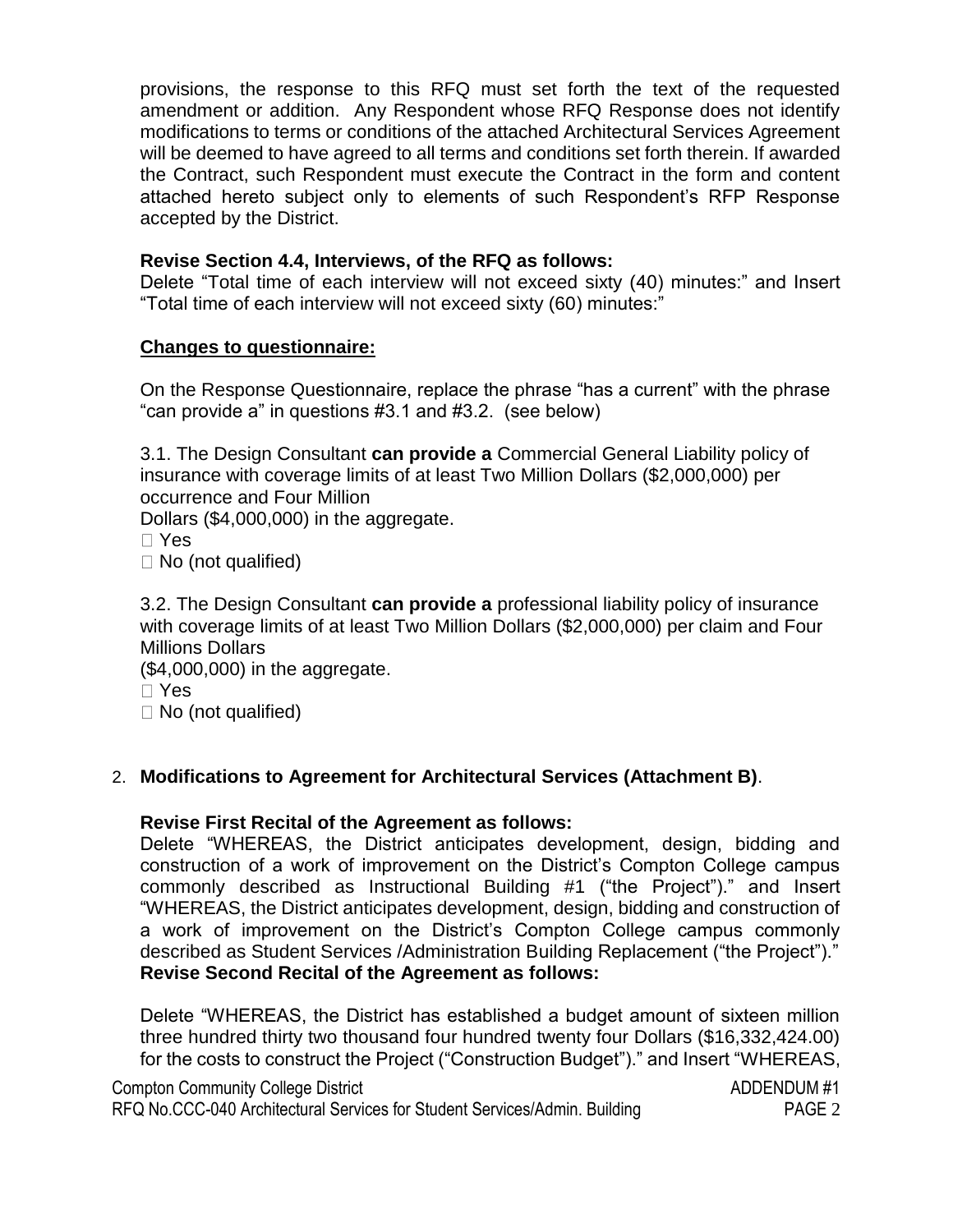the District has established a budget amount of twenty million three hundred eighty two thousand four hundred eighty one dollars (\$20,382,481.00) for the costs to construct the Project ("Construction Budget")."

#### **RFC's received and responses:**

**Question #1:** There appears to be a conflict between the consultant's insurance requirements on page 7 of the pdf and those required on pages 40 and 41. Please confirm that the lower ones takes precedence.

**Answer #1:** Insurance requirements outlined on page 7 section 3.4.4.9 are to be adhered to for respondent and design consultants. Respondent is required to meet insurance requirements per questions 3.1 and 3.2 on page 41 of the RFQ. Design Consultants listed by the Respondent are required to meet the \$1M per occurrence and \$2M aggregate requirements for both questions 3.1 and 3.2 on page 41 of the RFQ.

**Question #2:** Our per occurrence limit on commercial general liability is \$1M and aggregate \$2M, as opposed to the \$2/\$4 you are requesting. However, we do have umbrella insurance that can make up the difference. Is this acceptable?

**Answer #2:** Yes – umbrella coverage is acceptable to meet the limits of insurance.

**Question #3:** Is this project under the jurisdiction of the Compton City Fire Dept. or LA County Fire Dept.?

**Answer #3:** City of Compton Fire Department

**Question #4**: Is this project under the jurisdiction of LA County Building Dept. and/or Office of the State Architect?

**Answer #4:** Division of the State Architect

**Question #5:** 1.10.4 Test and Inspections (page 13) Does the District have its own construction inspectors and testing personnel? Or is this part of the Architect's scope of work? Can the answer to my question be found on 6.1. Administration of Construction Contract?

**Answer #5:** As stated in the Agreement section 1.10.4, the District will provide DSA inspection and special test and inspection services.

**Question #6:** Does the District have security standards for the campus we must adhere to?

**Answer #6:** Yes – Stanley security cameras and intrusion detection plus ASSA Abloy high security keying/lock system are the District standard vendors.

Compton Community College District ADDENDUM #1 RFQ No.CCC-040 Architectural Services for Student Services/Admin. Building PAGE 3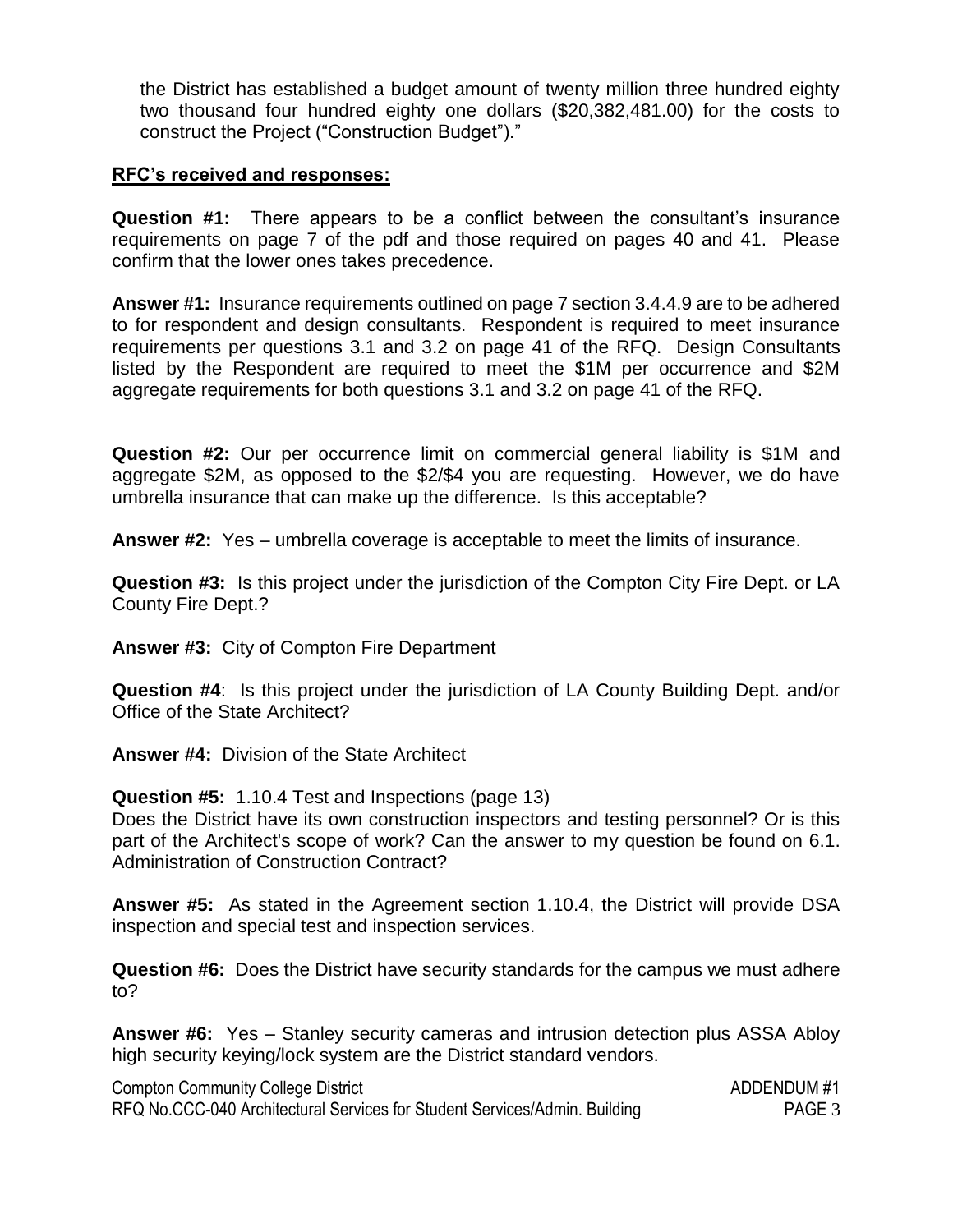**Question #7:** Will the new Student Services Building and Administration Building security systems report to another building on campus, or remotely off-site?

**Answer #7:** For the purposes of this RFQ, another building on campus

**Question #8:** The referenced RFQ only references one cost estimate at 50% working drawings stage – please verify if that is the extent of cost estimating services required.

**Answer #8:** Yes one cost estimate is required at 50% drawings per the architectural agreement section 4.5.

**Question #9:** The RFP mentions portions of the campus infrastructure dating back to the 1930's, and increased demand due to new buildings and equipment changes. Is analysis and possible upgrade of existing infrastructure a part of the scope of work of this project?

**Answer #9:** CCCD recently underwent an infrastructure upgrade to the entire campus.

**Question #10:** Is preparation of a topographic survey the responsibility of the design team or will the college provide?

**Answer #10:** There is an existing ALTA survey for the campus. Any other required survey will be the responsibility of the design team.

**Question #11:** Will this project be a LEED Project. If so what category of certification are you seeking: Bronze; Gold; Platinum?

**Answer #11:** There is no specific LEED requirement.

**Question #12:** Please provide the exact location of the new construction; in particular the address.

**Answer #12:** The address for the campus is 1111 E. Artesia Blvd., Compton, CA 90221. The new Student Services Building will be located just north of the existing Administration Building.

**Question #13:** Page 3; item 2.2 THE PROJECT notes: The scope of work includes design for a new Student Services Building, demolition of a portion of the existing Administration Building and renovation of that portion of the Administration Building that remains. Please verify that BUILDING A on the Campus Map is the Existing Admin Building to be partially demolished and the balance renovated.

**Answer #13:** Yes, Building A is the Administration Building.

**Question #14:** Please provide a drawing indicating which portion of the building will be

| <b>Compton Community College District</b>                                  | ADDENDUM#1 |
|----------------------------------------------------------------------------|------------|
| RFQ No.CCC-040 Architectural Services for Student Services/Admin. Building | PAGE 4     |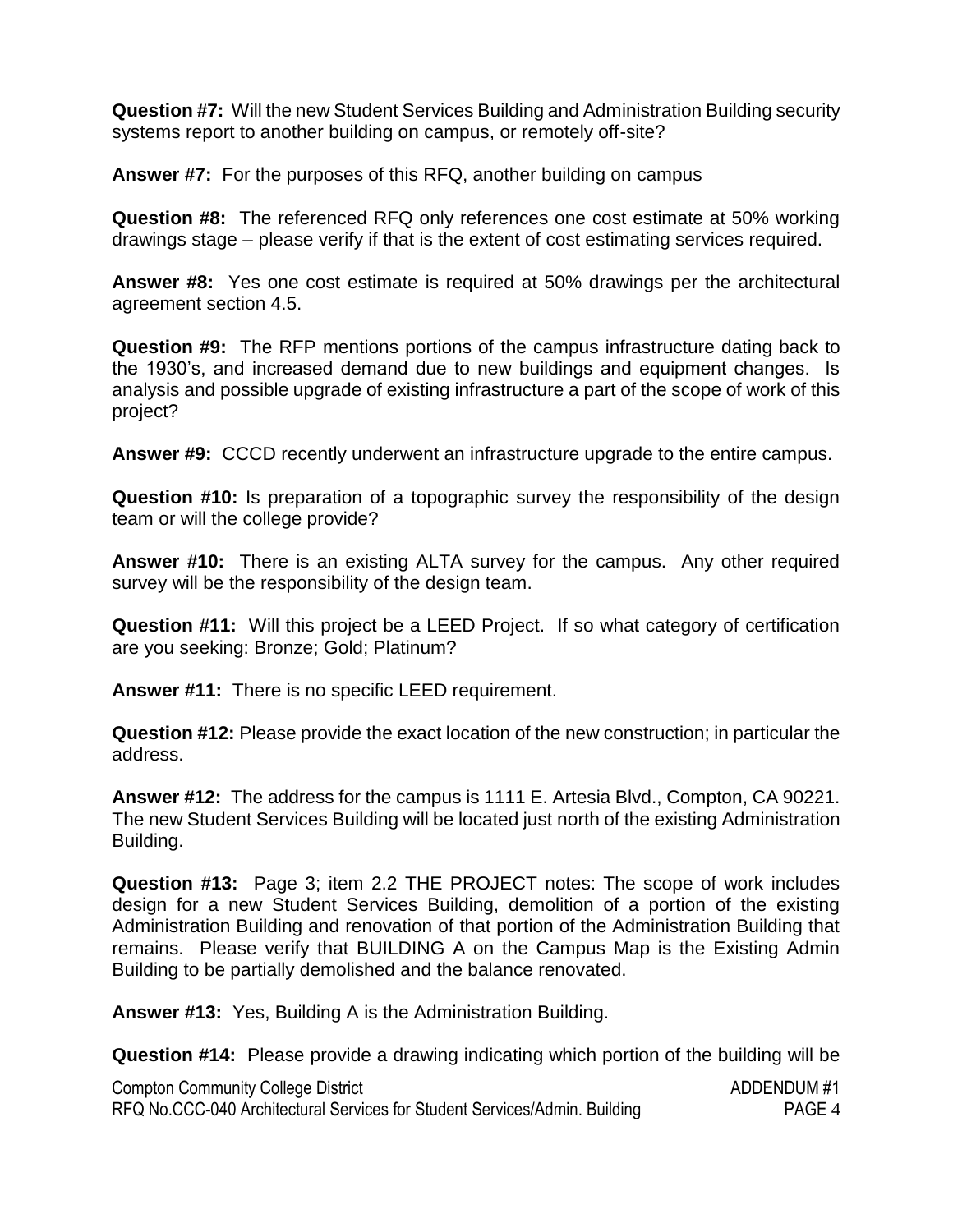demolished.

**Answer #14:** The Student Services portion of the building will be demolished and those functions moved into the new Student Services building per section 2.2 of the RFQ

**Question #15:** Please provide the area of the building to be demolished and that which is to be renovated.

**Answer #15:** Please reference section 2.2 of the RFQ for this information.

**Question #16:** Will all the MEP systems be renovated/replaced?

**Answer #16:** The District would look to the Architectural Design team to make a recommendation on this item after review of the existing system.

**Question #17:** Please indicate on the campus map which direction the college anticipates the new building will be placed.

**Answer #17:** See link below to the Comprehensive Facilities Master Plan for the campus for a site map showing proposed location of the new building.

<http://district.compton.edu/administration/docs/CCCD-Facilities-Master-Plan-2012.pdf>

**Question #18:** Will there be any work performed on or along the main entrance or adjacent circulation to the existing circulation corridors.

**Answer #18:** The new building will need to be connected to the existing circulation corridors and surrounding areas.

**Question #19:** Will there be any exterior pedestrian plaza's associated with this work.

**Answer #19:** Include an area equal to 25% of the footprint of the new building and allow for DSA required ADA upgrades.

**Question #20**: You have requested the services of a surveyor.

a. ALTA Survey: Are you looking for an ALTA Quality Survey or simply topo, vegetation and boundary.

**Answer #20:** See answer to question #10**.**

**Question #21**: On the table page 7 of the RFQ under the right hand column listing Design Consultant Coverage Limits, you have the requirements a \$1 Million per occurrence / \$2 million aggregate, but on page 41 under Attachment C-1 the insurance requirements for design consultants are stated as \$2/\$4 million. Can you please clarify the specific insurance requirements for each of our team consultants?

Compton Community College District ADDENDUM #1 RFQ No.CCC-040 Architectural Services for Student Services/Admin. Building PAGE 5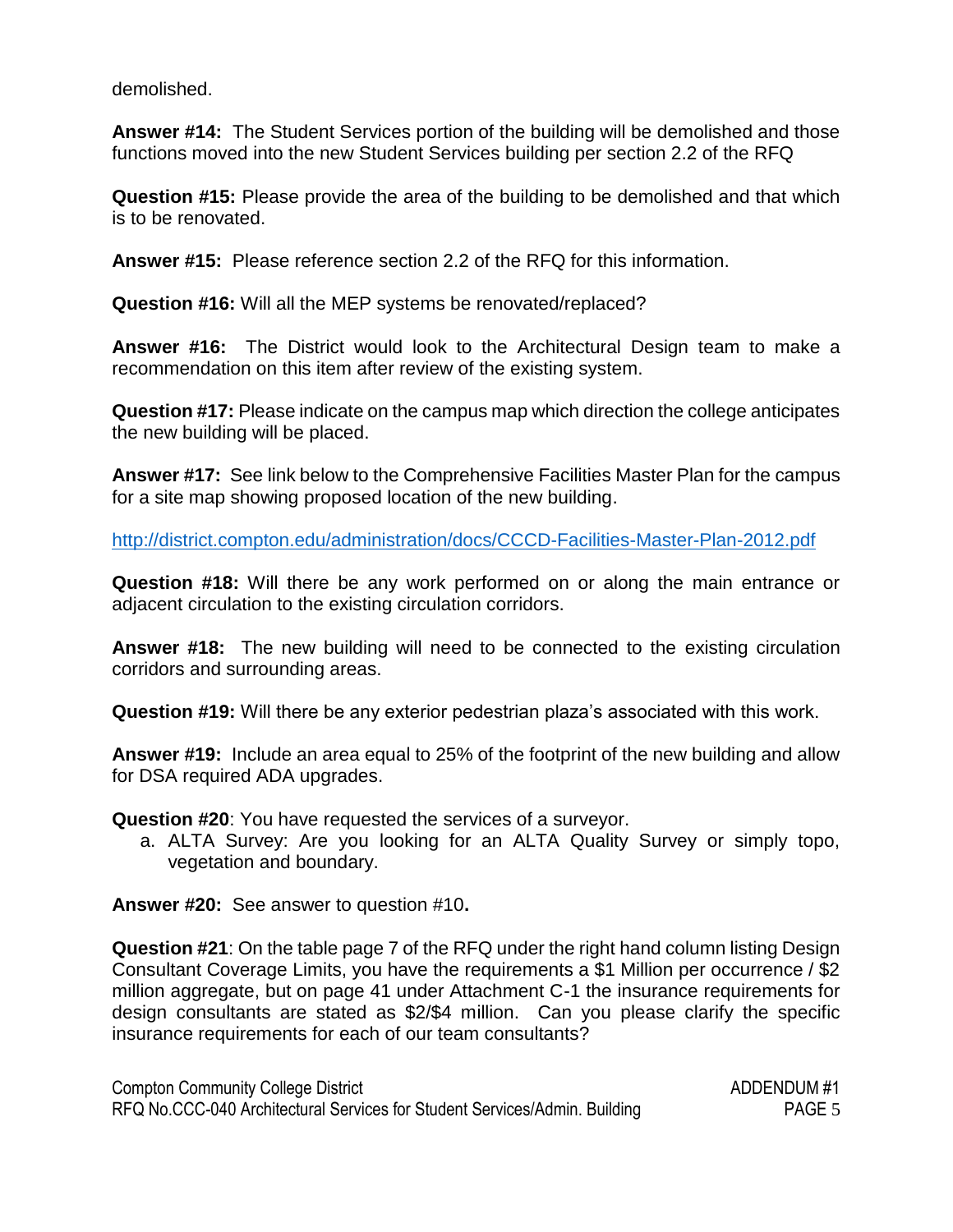**Answer #21:** See answers to questions #1 and #2 above.

**Question #22**: Is the full FPP available for this project?

**Answer #22:** Not at this time.

**Question #23**: Does the existing Administration building have a sprinkler system?

a. If yes, is the POC for the fire water line in the portion of the building to be renovated?

b. If there is a system, does it comply with the current codes?

**Answer #23:** The existing Administration Building does not have a sprinkler system.

**Question #24**: Does the existing Administrative building have a fire alarm and a security system?

a. If so, are the control panels in the portion of the building to remain?

**Answer #24:** Yes it does. Plan to replace the control panels and all components for both systems with new.

**Question #25**: Attachment C-1, Design Consultants Qualification Statement. Question 2 at the bottom of page 39 requests "a summary of architectural services provided by the Design Consultant to a California K-12 public school district within the past five (5) years for: (i) scheduled and deferred maintenance, (ii) building equipment/systems repairs, renovations and upgrades; (iii) facilities renovation/modernization; and (iv) capital improvements." Is it appropriate for design consultants to provide projects that are more relevant than those requested, including projects for California Community colleges (instead of K-12) and new construction and renovation projects?

**Answer #25:** It is appropriate for architect and design consultants to provide all relevant project experience for Community College and/or K-12 School Districts.

**Question #26**: Attachment C-1, Design Consultants Qualification Statement. Questions 3.1 and 3.2 request insurance coverage for design consultants higher than those specified on page 7 for design consultants. Please confirm that the design consultant coverage amounts on page 7 are the requested amounts.

**Answer #26:** See answers to questions #1 and #2 above.

**Question #27**: Attachment D, Question 2.2. Please clarify what is meant by 'Architectural Engineering'. Should Question 2.2 be changed to 'Structural Engineering', which appears to be missing from the form?

**Answer #27:** Yes, Question 2.2 should be changed to "Structural Engineering".

**Question #28**: According to paragraph 2.4.2 on page 5, a low voltage consultant is within

| <b>Compton Community College District</b>                                  | ADDENDUM#1 |
|----------------------------------------------------------------------------|------------|
| RFQ No.CCC-040 Architectural Services for Student Services/Admin. Building | PAGE 6     |